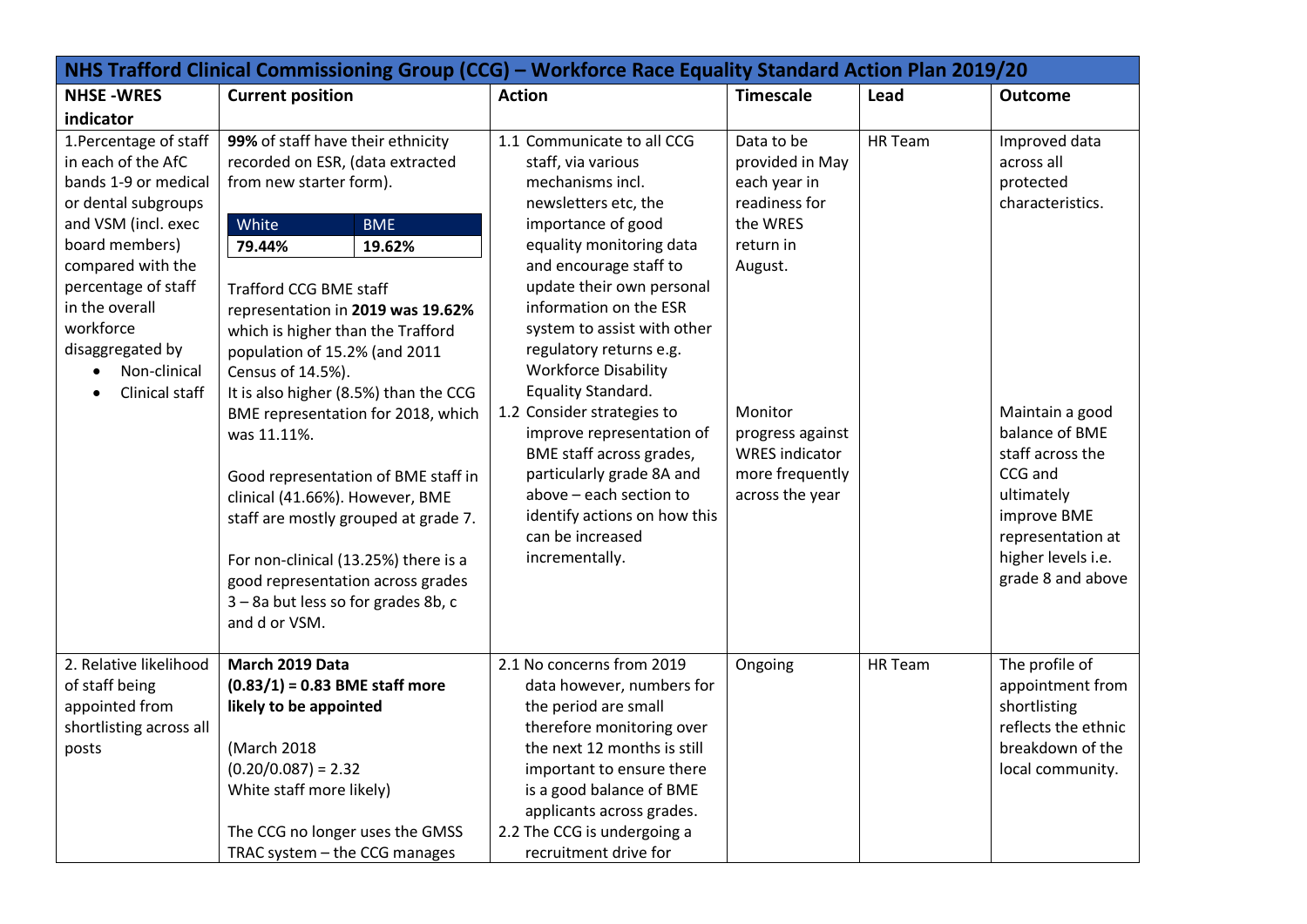| NHS Trafford Clinical Commissioning Group (CCG) - Workforce Race Equality Standard Action Plan 2019/20                                                                                                                                                                             |                                                                                                                                                                                        |                                                                                                                                                                                                                                                                                                                                                                                                                                                          |                           |                         |                                                                                                                                                                                                                                                                                |
|------------------------------------------------------------------------------------------------------------------------------------------------------------------------------------------------------------------------------------------------------------------------------------|----------------------------------------------------------------------------------------------------------------------------------------------------------------------------------------|----------------------------------------------------------------------------------------------------------------------------------------------------------------------------------------------------------------------------------------------------------------------------------------------------------------------------------------------------------------------------------------------------------------------------------------------------------|---------------------------|-------------------------|--------------------------------------------------------------------------------------------------------------------------------------------------------------------------------------------------------------------------------------------------------------------------------|
| <b>NHSE-WRES</b>                                                                                                                                                                                                                                                                   | <b>Current position</b>                                                                                                                                                                | <b>Action</b>                                                                                                                                                                                                                                                                                                                                                                                                                                            | <b>Timescale</b>          | Lead                    | <b>Outcome</b>                                                                                                                                                                                                                                                                 |
| indicator                                                                                                                                                                                                                                                                          |                                                                                                                                                                                        |                                                                                                                                                                                                                                                                                                                                                                                                                                                          |                           |                         |                                                                                                                                                                                                                                                                                |
|                                                                                                                                                                                                                                                                                    | recruitment via the NHS Jobs<br>website which goes to a wider<br>catchment of internal and external<br>(potential) candidates and provides<br>greater control over the R&S<br>process. | 2019/20, R&S data will<br>therefore be higher than<br>for 2019. TCCG will use this<br>opportunity to monitor<br>R&S from attraction<br>through to appointment for<br><b>BME</b> candidates.<br>2.3 Analyse data to understand<br>if there are any specific<br>issues for BME candidates,<br>for example drop out at<br>shortlisting and or at<br>appointment stage                                                                                       |                           |                         |                                                                                                                                                                                                                                                                                |
| 3. Relative likelihood<br>of staff entering the<br>formal disciplinary<br>process, as<br>measured by entry<br>into a formal<br>disciplinary<br>investigation.<br>This indicator will be<br>based on a two-year<br>rolling average of<br>the current year and<br>the previous year. | March 2019 Data<br>White = $#$<br>BME = $#$<br># = number too small to publish<br>(March 2018 data<br>White = $0$<br>$BME = 0$                                                         | 3.1 The CCG will continue to<br>monitor any formal<br>disciplinary action.<br>3.2 Disciplinary and Grievance<br>policies are in place and<br>monitored regularly.<br>3.3 Lessons learned from<br>outcomes from each case<br>are shared with the<br>manager and individuals<br>involved to help improve<br>processes and future<br>experience.<br>3.4 Future learning points from<br>the process will be<br>considered at snr manager<br>and Board level. | Examine data<br>quarterly | HR Team                 | All cases are<br>investigated fully<br>and in a timely<br>manner.<br>Where there is an<br>opportunity to<br>employ Informal<br>processes, this<br>should be taken in<br>preference to<br>protracted formal<br>disciplinary<br>processes which is<br>better for all<br>involved |
| 4. Relative likelihood<br>of staff accessing<br>non-mandatory<br>training and CPD                                                                                                                                                                                                  | March 2019 Data<br>$(0.93/0.90) = 1.033$ White staff<br>more likely to access Non-<br>mandatory training<br>(March 2018                                                                | 4.1 Conduct an analysis of the<br>courses BME staff are<br>accessing compared to<br>white colleagues.                                                                                                                                                                                                                                                                                                                                                    | Ongoing                   | HR Team and<br>Managers | Good quality<br>training and<br>development data<br>showing what<br>courses are                                                                                                                                                                                                |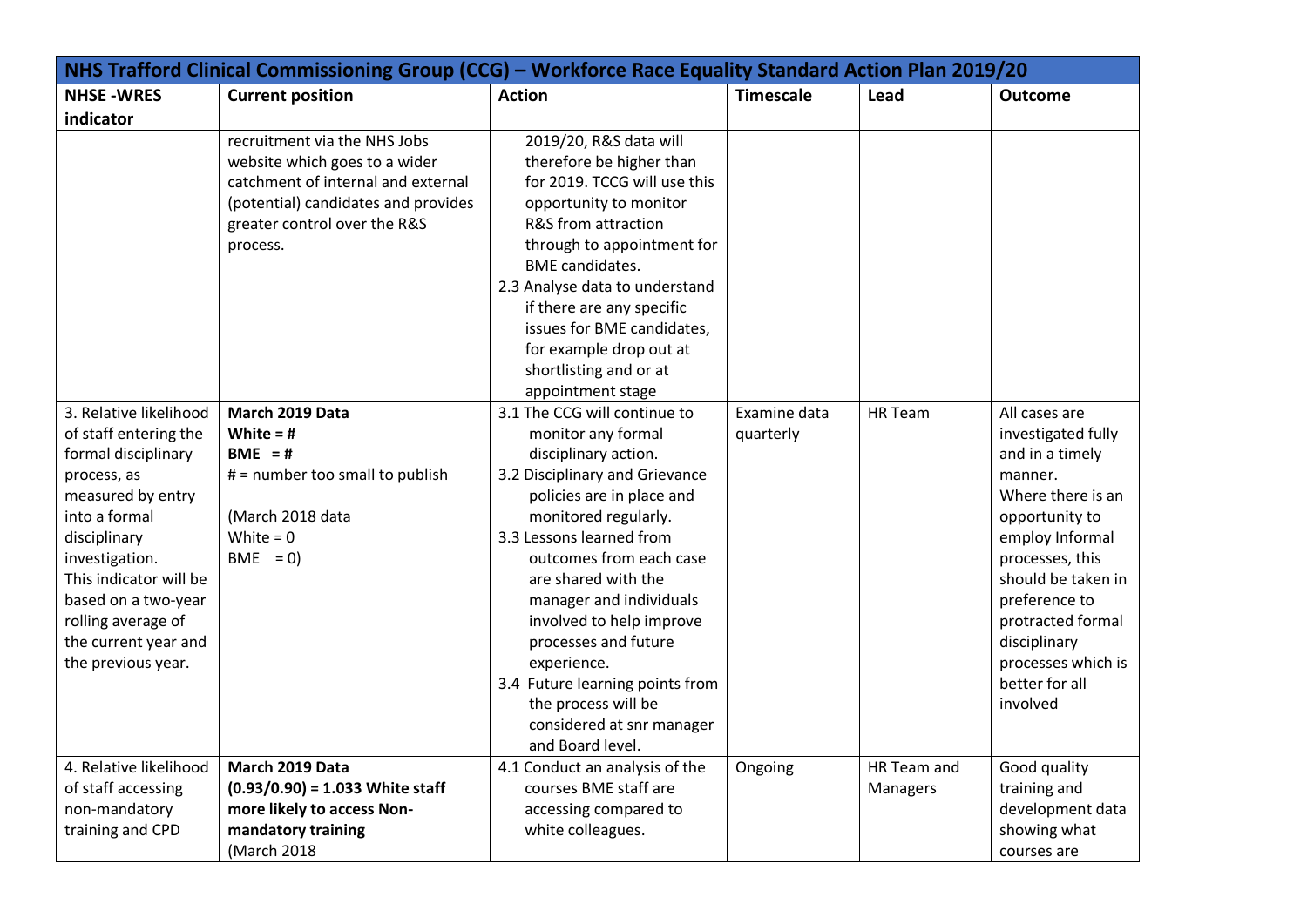| NHS Trafford Clinical Commissioning Group (CCG) - Workforce Race Equality Standard Action Plan 2019/20                                                                                   |                                                                                                                                                                              |                                                                                                                                                                                                                                                                                                                                                                                                                                                                                                                                                                                        |                                   |                                            |                                                                                                                                                                                                                |
|------------------------------------------------------------------------------------------------------------------------------------------------------------------------------------------|------------------------------------------------------------------------------------------------------------------------------------------------------------------------------|----------------------------------------------------------------------------------------------------------------------------------------------------------------------------------------------------------------------------------------------------------------------------------------------------------------------------------------------------------------------------------------------------------------------------------------------------------------------------------------------------------------------------------------------------------------------------------------|-----------------------------------|--------------------------------------------|----------------------------------------------------------------------------------------------------------------------------------------------------------------------------------------------------------------|
| <b>NHSE-WRES</b>                                                                                                                                                                         | <b>Current position</b>                                                                                                                                                      | <b>Action</b>                                                                                                                                                                                                                                                                                                                                                                                                                                                                                                                                                                          | <b>Timescale</b>                  | Lead                                       | <b>Outcome</b>                                                                                                                                                                                                 |
| indicator                                                                                                                                                                                |                                                                                                                                                                              |                                                                                                                                                                                                                                                                                                                                                                                                                                                                                                                                                                                        |                                   |                                            |                                                                                                                                                                                                                |
|                                                                                                                                                                                          | Not calculable due to low numbers)                                                                                                                                           | 4.2 Undertake a more detailed<br>analysis of the reasons why<br>some courses have a lower<br>uptake by BME staff<br>compared to white Staff<br>4.3 Encourage staff to take up<br>career development<br>opportunities, including<br>secondments, mentoring<br>and coaching etc.<br>4.4 All CCG staff to have an<br>annual appraisals and PDP<br>to identify their training<br>needs<br>4.4 CCG training policy is due to<br>be refreshed - this should<br>be used as an opportunity<br>to help advise staff on how<br>training is accessed and<br>what is appropriate to their<br>needs |                                   |                                            | attended by BME<br>staff. Reasons for<br>any barriers to<br>BME take up<br>identified.<br>Improved take up<br>of training<br>opportunities-<br>staff feel they<br>have the skills to<br>perform their<br>roles |
| 5. Staff survey KF25<br>Percentage of staff<br>experiencing<br>harassment, bullying<br>or abuse from<br>patients, relatives or<br>the public in last 12<br>months<br>6. Staff survey K26 | Results of a staff pulse survey for<br>2019, of the staff that answered this<br>question:<br>White staff $-17.9%$<br>BME staff $-0$ %<br>Results of a staff pulse survey for | 5.1 Introduce an awareness<br>campaign to encourage<br>staff to report abuse from<br>the public to their<br>manager. Monitor cases.<br>5.2 TCCG plans to participate in<br>the NHS national staff<br>survey for year 2019/20<br>6.1 Introduce an awareness                                                                                                                                                                                                                                                                                                                             | Quarterly<br>reports<br>Quarterly | HR and<br>managers<br><b>HR</b> and Senior | Increased<br>reporting of<br>incidents to<br>managers to<br>better understand<br>the extent of the<br>problem for staff<br>Staff feel                                                                          |
| Percentage of staff<br>experiencing<br>harassment, bullying<br>or abuse from staff<br>in last 12 months                                                                                  | 2019, of the staff answered this<br>question:<br>White staff $-30.8%$<br>BME staff - 0%                                                                                      | campaign to encourage<br>staff to report bullying and<br>harassment to HR.<br>6.2 Monitor cases to identify<br>any trends and produce                                                                                                                                                                                                                                                                                                                                                                                                                                                  | reports                           | Management                                 | confident about<br>discussing<br>incidents with HR<br>and appropriate                                                                                                                                          |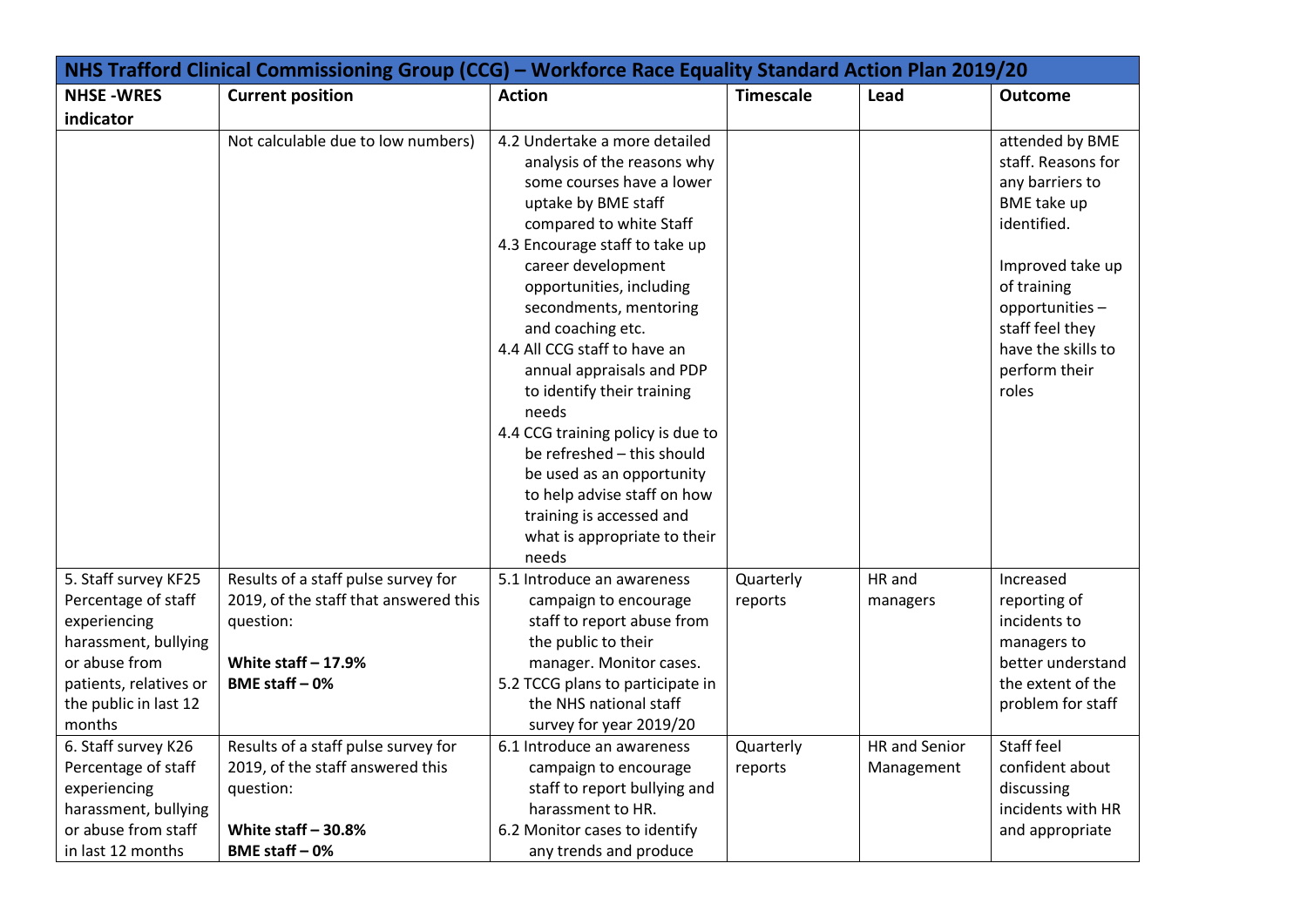| NHS Trafford Clinical Commissioning Group (CCG) - Workforce Race Equality Standard Action Plan 2019/20                                                                                           |                                                                                                                                      |                                                                                                                                                                                                                                                       |                   |                          |                                                                                                                                                                      |  |
|--------------------------------------------------------------------------------------------------------------------------------------------------------------------------------------------------|--------------------------------------------------------------------------------------------------------------------------------------|-------------------------------------------------------------------------------------------------------------------------------------------------------------------------------------------------------------------------------------------------------|-------------------|--------------------------|----------------------------------------------------------------------------------------------------------------------------------------------------------------------|--|
| <b>NHSE-WRES</b><br>indicator                                                                                                                                                                    | <b>Current position</b>                                                                                                              | <b>Action</b>                                                                                                                                                                                                                                         | <b>Timescale</b>  | Lead                     | <b>Outcome</b>                                                                                                                                                       |  |
|                                                                                                                                                                                                  |                                                                                                                                      | regular reports for senior<br>management.<br>6.3 HR/Management take<br>appropriate action.<br>6.4 The CCG will participate in<br>the NHS national staff<br>survey for year 2019/20                                                                    |                   |                          | action is taken to<br>address                                                                                                                                        |  |
| 7. Staff survey K21<br>Percentage believing<br>that the CCG<br>provides equal<br>opportunities for<br>career progression<br>or promotion.                                                        | Results of a staff pulse survey for<br>2019, of the staff that answered this<br>question:<br>White staff - 39%<br>BME staff $-2.4%$  | 7.1 Analyse progression data<br>of white staff in proportion<br>to BME staff and consider<br>improvement strategies if<br>there are differences to<br>address<br>7.2 The CCG will participate in<br>the NHS national staff<br>survey for year 2019/20 | <b>March 2020</b> | <b>HR</b>                | <b>BME</b> staff feel<br>they have equal<br>access to<br>progression and<br>are encouraged to<br>take up learning<br>and development<br>opportunities to<br>progress |  |
| 8. Staff survey K17<br>In the last 12<br>months have you<br>personally<br>experienced<br>discrimination at<br>work from any of<br>the following?<br>Manager/team<br>leader or other<br>colleague | Results of a staff pulse survey for<br>2019, of the staff that answered this<br>question:<br>White staff $-7.7%$<br>BME staff $-0$ % | 8.1 Promote E&I in our values<br>and behaviours.<br>8.2 The CCG will participate in<br>the NHS national staff<br>survey for year 2019/20                                                                                                              | <b>March 2020</b> | HR and Snr<br>management | Staff are aware of<br>their responsibility<br>around equality<br>and inclusion.                                                                                      |  |
| 9. Percentage<br>difference of<br>between the<br>organisations' Board<br>voting membership<br>and its overall<br>workforce                                                                       | Total Board members 12 in 2019<br>Total Board members - % by<br>Ethnicity: white 83.3%, BME 8.3%,<br>unspecified 8.3%                | 9.1 There is a disparity<br>between the balance of<br><b>BME</b> board members to<br>voting membership. The<br>board will explore positive<br>action strategies to<br>address this disparity when                                                     | Ongoing           | <b>Board Chair</b>       | Board to reflect<br><b>BME</b><br>representation of<br>the workforce                                                                                                 |  |